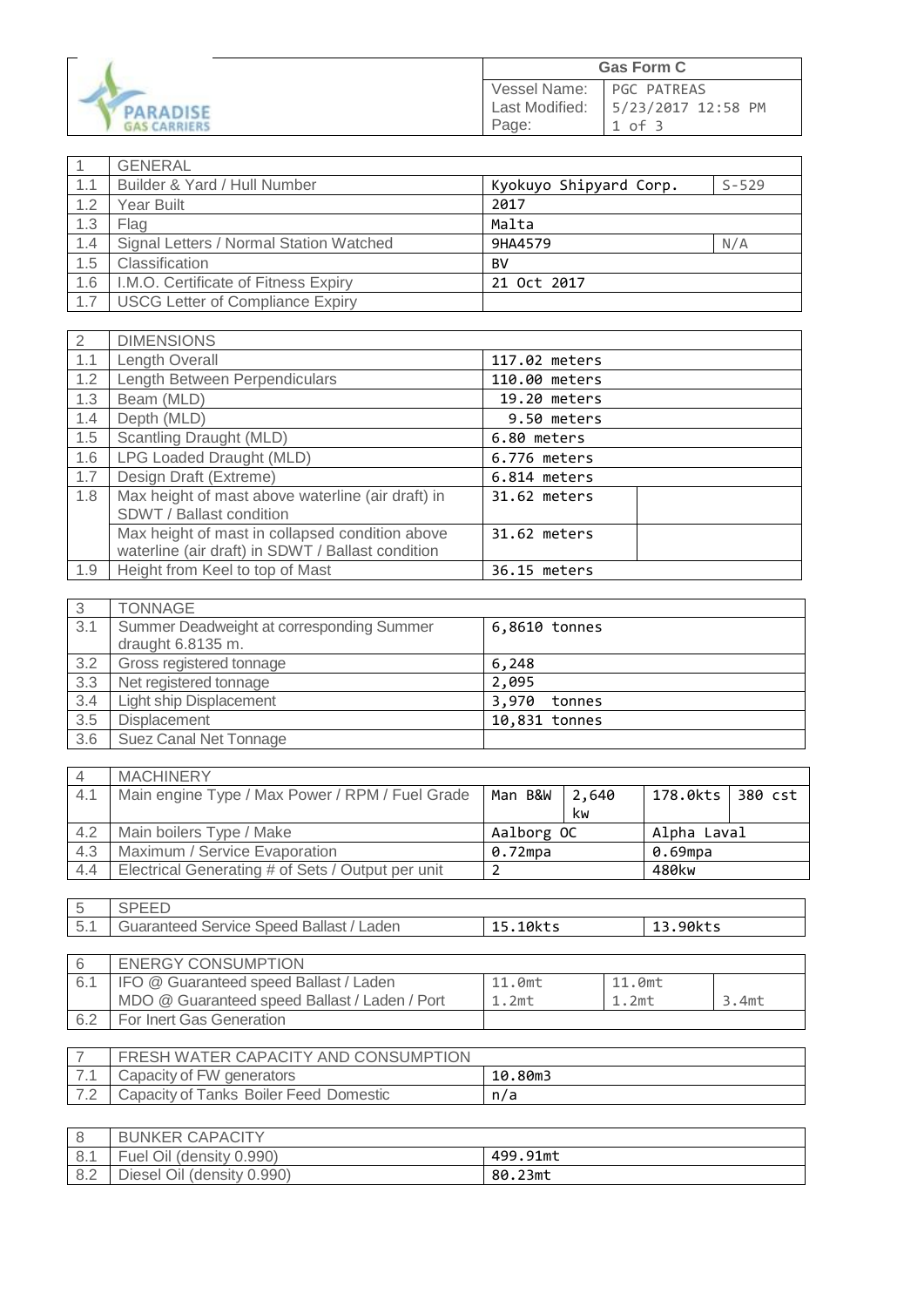

| $\hbox{9}$ | <b>CARGO</b>                                          |                |
|------------|-------------------------------------------------------|----------------|
| 9.1        | Number                                                | $\overline{2}$ |
| 9.2        | <b>Type of Construction</b>                           | 2PG            |
| 9.3        | Type, Details of Insulation                           | n/a            |
| 9.4        | Minimum Temperature                                   | -10degC        |
| 9.5        | 100% Capacity @ -163°C of #1 Tank                     |                |
|            | 100% Capacity @ -163°C of #1 Tank                     |                |
|            | 100% Capacity @ -163°C of #1 Tank                     |                |
|            | Total 100% Capacity @ -163°C                          |                |
| 9.6        | Loading or Filling Restrictions                       | None           |
| 9.7        | The vessel's cargo tanks can be cooled down from      | NO.            |
|            | ambient temperature for initial loading within        |                |
| 9.8        | Cargo Loading Performance. The Vessel is capable      | Yes            |
|            | of receiving a full cargo (including Slow start and   |                |
|            | topping up, but excluding cooling of pipes,           |                |
|            | connecting/disconnecting) in less than _1_ hours,     |                |
|            | provided the cargo tanks are properly cooled down     |                |
|            | and the vapour return line is suitable for the vessel |                |
|            | to use the HD compressors                             |                |
| 9.9        | Maximum Filling Rate                                  | 98%            |
| 9.10       | Relief valve settings                                 | $1.77$ mpa     |
| 9.11       | Loaded Boil-Off Design Rate during laden voyage       | N/A            |
|            | shall be equal to or less than ___% of the full       |                |
|            | loaded cargo per day                                  |                |

| 10   | <b>CARGO PUMPS</b>                                                                                                                                                                                |          |          |
|------|---------------------------------------------------------------------------------------------------------------------------------------------------------------------------------------------------|----------|----------|
| 10.1 | Number per Tank                                                                                                                                                                                   | 1        |          |
| 10.2 | Type and Make                                                                                                                                                                                     | Deepwell | Wartsila |
| 10.3 | <b>Rated Capacity Each</b>                                                                                                                                                                        | 400m3/hr |          |
| 10.4 | Cargo Discharging Performance<br>(If a Vapor connection is not supplied, the vessel<br>should be able to still comply with the this<br>statement generating return using the cargo<br>vaporizer.) | Yes      |          |

|      | <b>SPRAY PUMPS</b>                 |             |             |
|------|------------------------------------|-------------|-------------|
| 11.1 | Number per Tank                    |             |             |
|      | Tvpe and Make                      | Centrifugal | Taiko Kikai |
|      | 11.3   Rated Capacity of Each Pump | 300m3/h     |             |

| 12   | CARGO INSTRUMENTATION                               |                                     |
|------|-----------------------------------------------------|-------------------------------------|
| 12.1 | Number & Type of Main Level Gauges & Accuracy       | 2 Magnetic Float +/- 10mm accuracy  |
|      | 12.2 Number & Type of Backup Level Gauges &         |                                     |
|      | Accuracy                                            |                                     |
|      | 12.3   Number of Temperature Sensors in Each Tank   | 3 sets-Drip proof, 0.7degC accuracy |
|      | 12.4   Position of Temp. Sensors within Cargo Tanks | Tank dome                           |
|      | 12.5 No / Type of Pressure Sensors & Accuracy       | 2, standard guage, 0.28% accuracy   |